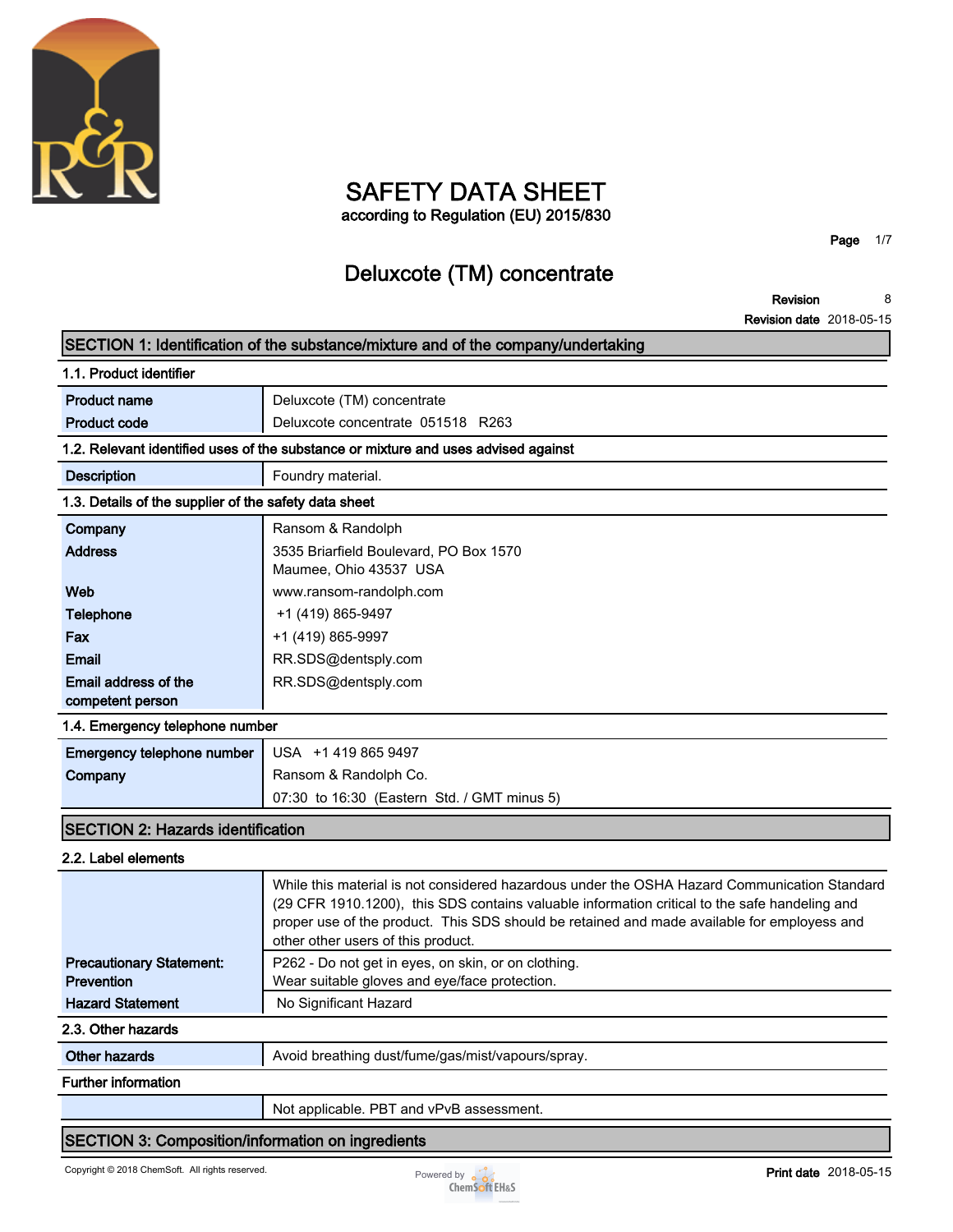#### **Revision 8**

**Revision date 2018-05-15**

### **3.2. Mixtures**

### **EC 1272/2008**

| <b>Chemical Name</b>    | Index No. | CAS No. | EC No. | <b>REACH Registration</b><br><b>Number</b> | Conc.<br>(% | Classification                                                                                                    |
|-------------------------|-----------|---------|--------|--------------------------------------------|-------------|-------------------------------------------------------------------------------------------------------------------|
| frag purfumery products |           |         |        |                                            |             | 0 - 0.5% Flam. Lig. 3: H226; Skin Irrit.<br>2: H315; Skin Sens. 1: H317;<br>Eye Dam. 1: H318; STOT SE<br>3: H336: |

### **SECTION 4: First aid measures 4.1. Description of first aid measures**

| 7. 1. Description or mot ald measured                      |                                                                                  |
|------------------------------------------------------------|----------------------------------------------------------------------------------|
| Inhalation                                                 | Move the exposed person to fresh air.                                            |
| Eye contact                                                | Rinse immediately with plenty of water for 15 minutes holding the eyelids open.  |
| <b>Skin contact</b>                                        | Wash with soap and water.                                                        |
| Ingestion                                                  | Drink 1 to 2 glasses of water. DO NOT INDUCE VOMITING.                           |
|                                                            | 4.2. Most important symptoms and effects, both acute and delayed                 |
| <b>Inhalation</b>                                          | May cause irritation to respiratory system.                                      |
| Eye contact                                                | May cause irritation to eyes.                                                    |
| <b>Skin contact</b>                                        | May cause irritation to skin.                                                    |
| Ingestion                                                  | May cause irritation to mucous membranes.                                        |
|                                                            | 4.3. Indication of any immediate medical attention and special treatment needed  |
| Inhalation                                                 | Seek medical attention if irritation or symptoms persist.                        |
| Eye contact                                                | Seek medical attention if irritation or symptoms persist.                        |
| <b>Skin contact</b>                                        | Seek medical attention if irritation or symptoms persist.                        |
| Ingestion                                                  | Seek medical attention if irritation or symptoms persist.                        |
| <b>SECTION 5: Firefighting measures</b>                    |                                                                                  |
| 5.1. Extinguishing media                                   |                                                                                  |
|                                                            | Use extinguishing media appropriate to the surrounding fire conditions.          |
| 5.2. Special hazards arising from the substance or mixture |                                                                                  |
|                                                            | Burning produces irritating, toxic and obnoxious fumes.                          |
| 5.3. Advice for firefighters                               |                                                                                  |
|                                                            | Self-contained breathing apparatus. Wear suitable protective clothing.           |
| <b>SECTION 6: Accidental release measures</b>              |                                                                                  |
|                                                            | 6.1. Personal precautions, protective equipment and emergency procedures         |
|                                                            | Wear suitable protective equipment.                                              |
| 6.2. Environmental precautions                             |                                                                                  |
|                                                            | Do not allow product to enter drains.                                            |
| 6.3. Methods and material for containment and cleaning up  |                                                                                  |
|                                                            | Absorb with inert, absorbent material. Transfer to suitable, labelled container. |
| 6.4. Reference to other sections                           |                                                                                  |
|                                                            | See section [2, 8 & 13] for further information.                                 |
|                                                            |                                                                                  |

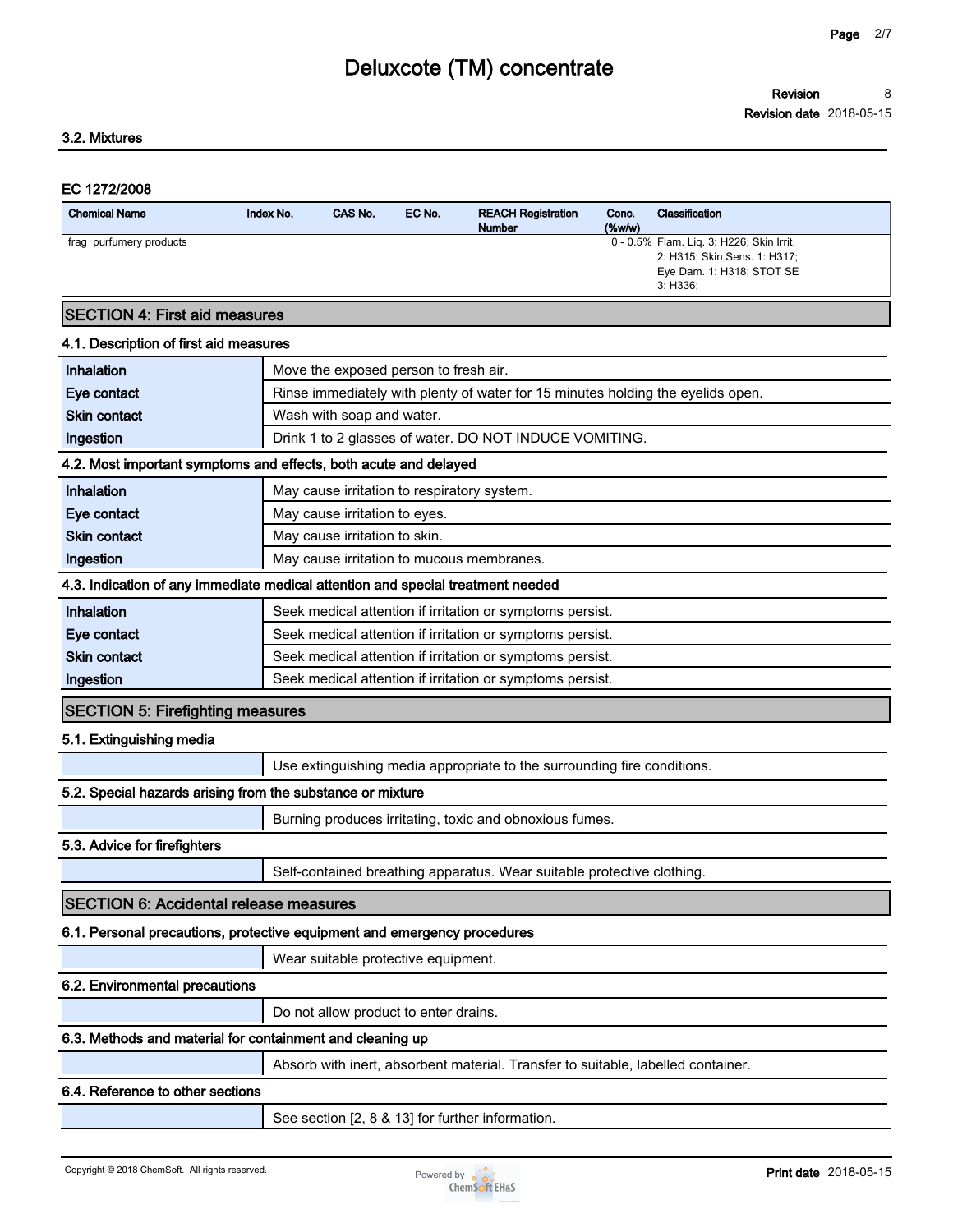**Revision 8**

**Revision date 2018-05-15**

| <b>SECTION 7: Handling and storage</b>                            |                                                                                                                              |
|-------------------------------------------------------------------|------------------------------------------------------------------------------------------------------------------------------|
| 7.1. Precautions for safe handling                                |                                                                                                                              |
|                                                                   | Avoid contact with eyes and skin. Ensure adequate ventilation of the working area. Wash hands<br>after handling the product. |
| 7.2. Conditions for safe storage, including any incompatibilities |                                                                                                                              |
|                                                                   | Do NOT allow to freeze. Keep in a cool, dry, well ventilated area. Keep containers tightly closed.                           |
| 7.3. Specific end use(s)                                          |                                                                                                                              |
|                                                                   | Foundry material.                                                                                                            |
| <b>SECTION 8: Exposure controls/personal protection</b>           |                                                                                                                              |
| 8.1. Control parameters                                           |                                                                                                                              |
|                                                                   | Ensure adequate ventilation of the working area.                                                                             |
| 8.2. Exposure controls                                            |                                                                                                                              |
|                                                                   |                                                                                                                              |
| 8.2.1. Appropriate engineering<br>controls                        | Ensure adequate ventilation of the working area.                                                                             |
| 8.2.2. Individual protection<br>measures                          | Apron (Plastic or rubber).                                                                                                   |
| Eye / face protection                                             | In case of splashing, wear:. Approved safety goggles.                                                                        |
| Skin protection -<br>Handprotection                               | Wear suitable gloves.                                                                                                        |
| <b>Respiratory protection</b>                                     | Suitable respiratory equipment.                                                                                              |
| <b>SECTION 9: Physical and chemical properties</b>                |                                                                                                                              |

**9.1. Information on basic physical and chemical properties**

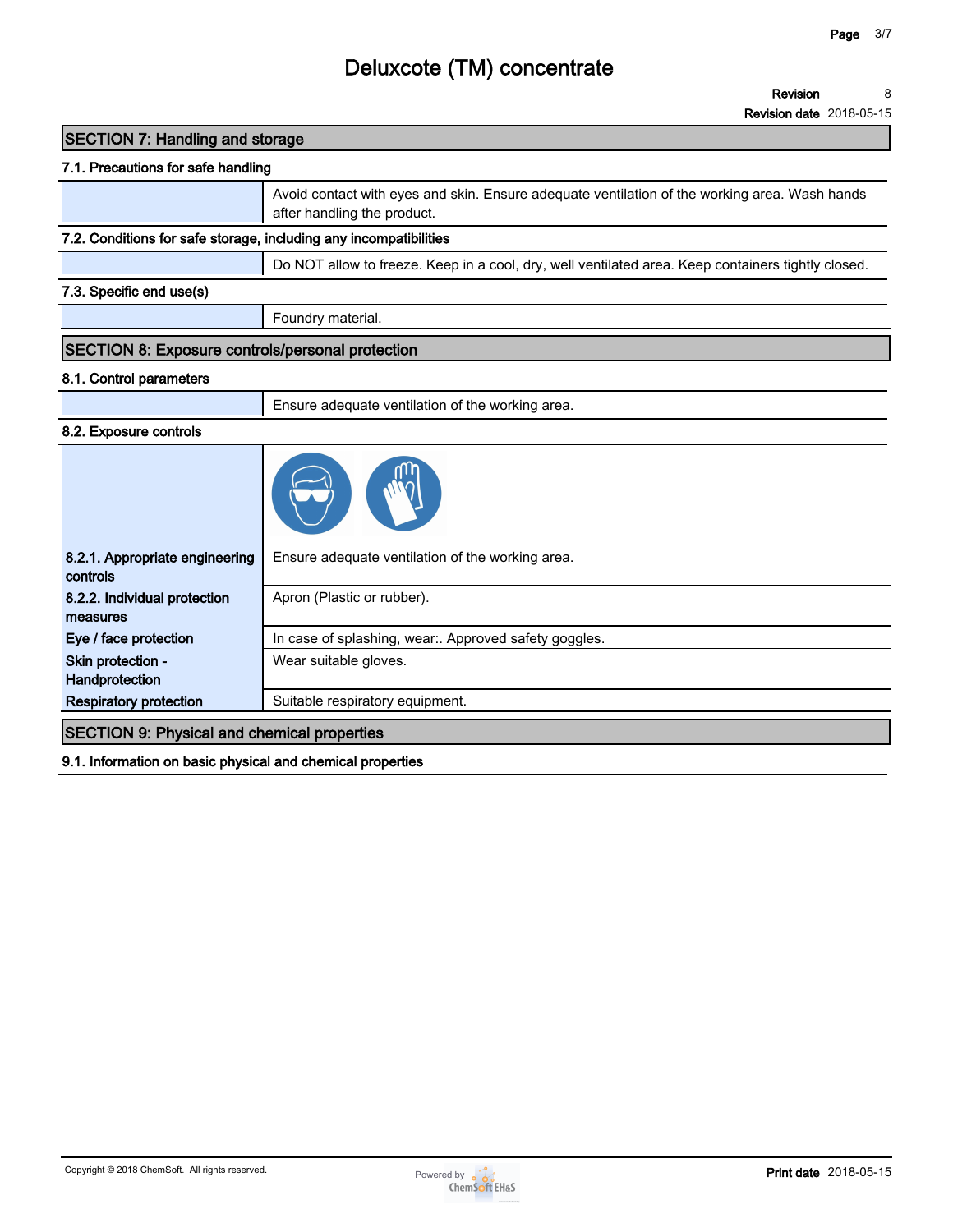**Revision Revision date 2018-05-15 8**

#### **9.1. Information on basic physical and chemical properties**

| Appearance                                  | Paste                                       |
|---------------------------------------------|---------------------------------------------|
|                                             | Colour   Off white                          |
| Odour Mild                                  |                                             |
|                                             | $pH$ 8 - 10                                 |
|                                             | Melting point Not applicable.               |
| Freezing Point $\approx 0^{\circ}$ C        |                                             |
| Initial boiling point No data available     |                                             |
|                                             | Flash point Not applicable.                 |
|                                             | Evaporation rate   No data available        |
| Flammability (solid, gas) Not applicable.   |                                             |
|                                             | Vapour pressure   No data available         |
|                                             | Vapour density   No data available          |
| Relative density Not applicable.            |                                             |
|                                             | Fat Solubility Not applicable.              |
| Partition coefficient Not applicable.       |                                             |
| Autoignition temperature   Not applicable.  |                                             |
|                                             | Viscosity Not applicable.                   |
| <b>Explosive properties</b> Not applicable. |                                             |
| <b>Oxidising properties</b> Not applicable. |                                             |
|                                             | <b>Solubility</b> Slightly soluble in water |

### **9.2. Other information**

|                                       | <b>Conductivity</b> No data available |
|---------------------------------------|---------------------------------------|
|                                       | Surface tension No data available     |
|                                       | Gas group Not applicable.             |
| Benzene Content Not applicable.       |                                       |
|                                       | Lead content Not applicable.          |
| VOC (Volatile organic Not applicable. |                                       |
| compounds)                            |                                       |

## **SECTION 10: Stability and reactivity**

**10.1. Reactivity**

|                                              | Not applicable.                          |  |  |
|----------------------------------------------|------------------------------------------|--|--|
| 10.2. Chemical stability                     |                                          |  |  |
|                                              | Stable under normal conditions.          |  |  |
| 10.3. Possibility of hazardous reactions     |                                          |  |  |
|                                              | No Significant Hazard.                   |  |  |
| 10.4. Conditions to avoid                    |                                          |  |  |
|                                              | Direct sunlight. Do NOT allow to freeze. |  |  |
| 10.5. Incompatible materials                 |                                          |  |  |
|                                              | Sodium chloride.                         |  |  |
| 10.6. Hazardous decomposition products       |                                          |  |  |
|                                              | None.                                    |  |  |
| <b>SECTION 11: Toxicological information</b> |                                          |  |  |

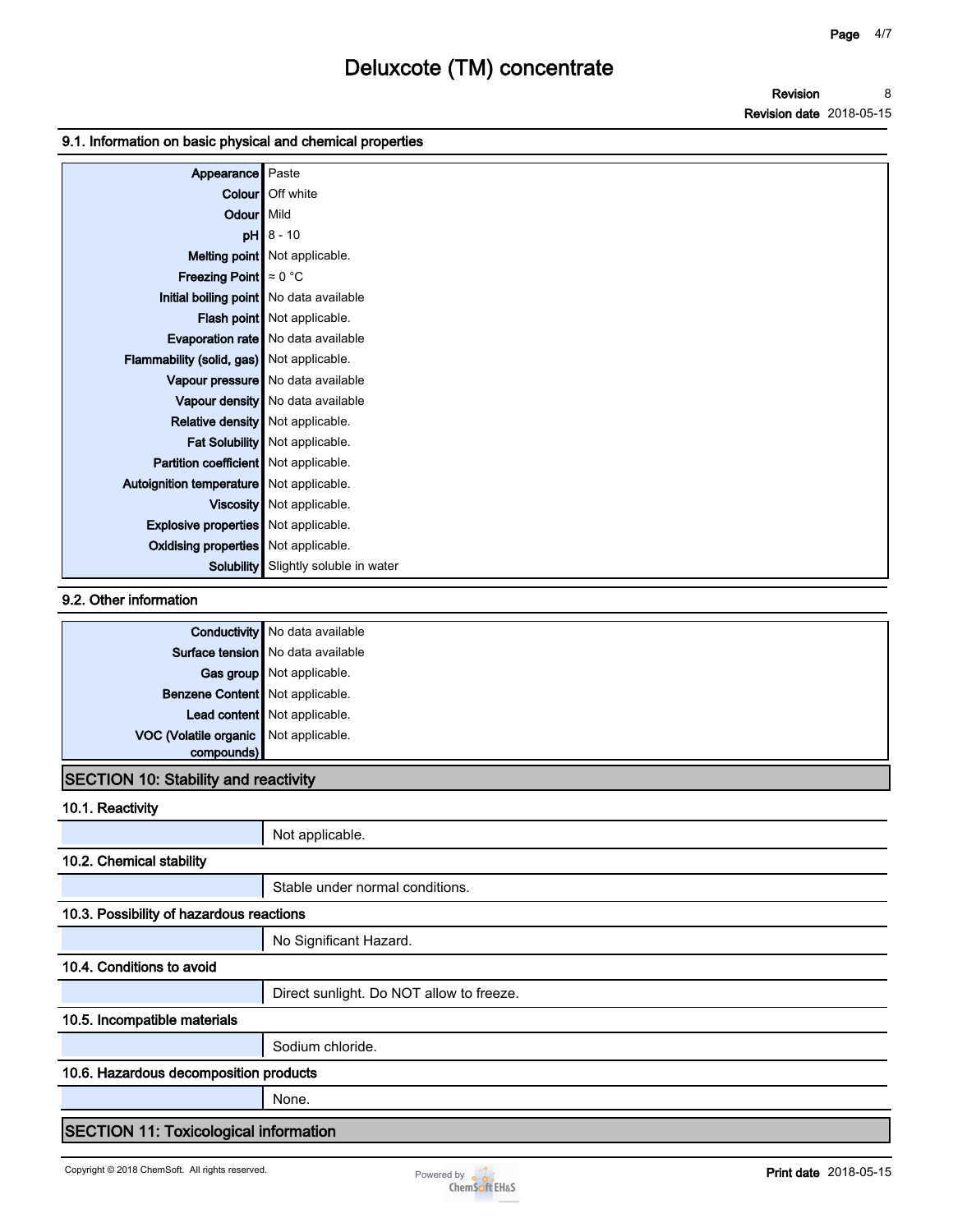#### **Revision 8**

**Revision date 2018-05-15**

#### **11.1. Information on toxicological effects**

| <b>Acute toxicity</b>                | Based on available data, the classification criteria are not met. |
|--------------------------------------|-------------------------------------------------------------------|
| Skin corrosion/irritation            | May cause irritation to skin.                                     |
| Serious eye damage/irritation        | May cause irritation to eyes.                                     |
| Respiratory or skin<br>sensitisation | Based on available data, the classification criteria are not met. |
| Germ cell mutagenicity               | Based on available data, the classification criteria are not met. |
| Carcinogenicity                      | Based on available data, the classification criteria are not met. |
| Reproductive toxicity                | Based on available data, the classification criteria are not met. |
| STOT-single exposure                 | Based on available data, the classification criteria are not met. |
| STOT-repeated exposure               | Based on available data, the classification criteria are not met. |
| <b>Aspiration hazard</b>             | Based on available data, the classification criteria are not met. |
| Repeated or prolonged<br>exposure    | May cause irritation to skin.                                     |

**11.1.4. Toxicological Information**

**No data available**

### **SECTION 12: Ecological information**

#### **12.1. Toxicity**

**No data available**

### **12.2. Persistence and degradability**

| No data is available on this product. |
|---------------------------------------|
|---------------------------------------|

#### **12.3. Bioaccumulative potential**

**Does not bioaccumulate.**

#### **Partition coefficient**

**Deluxcote (TM) concentrate Not applicable.**

#### **12.4. Mobility in soil**

**No data is available on this product. 12.5. Results of PBT and vPvB assessment**

**Not applicable.**

#### **12.6. Other adverse effects**

**Not applicable.**

### **SECTION 13: Disposal considerations**

### **13.1. Waste treatment methods**

|       | Dispose of in compliance with all. local and national regulations. |
|-------|--------------------------------------------------------------------|
| thade |                                                                    |

## **Disposal methods**

| Contact a licensed waste disposal company. |
|--------------------------------------------|
|--------------------------------------------|

#### **Disposal of packaging**

**Do NOT reuse empty containers. Empty containers can be sent for disposal or recycling.**

#### **Further information**

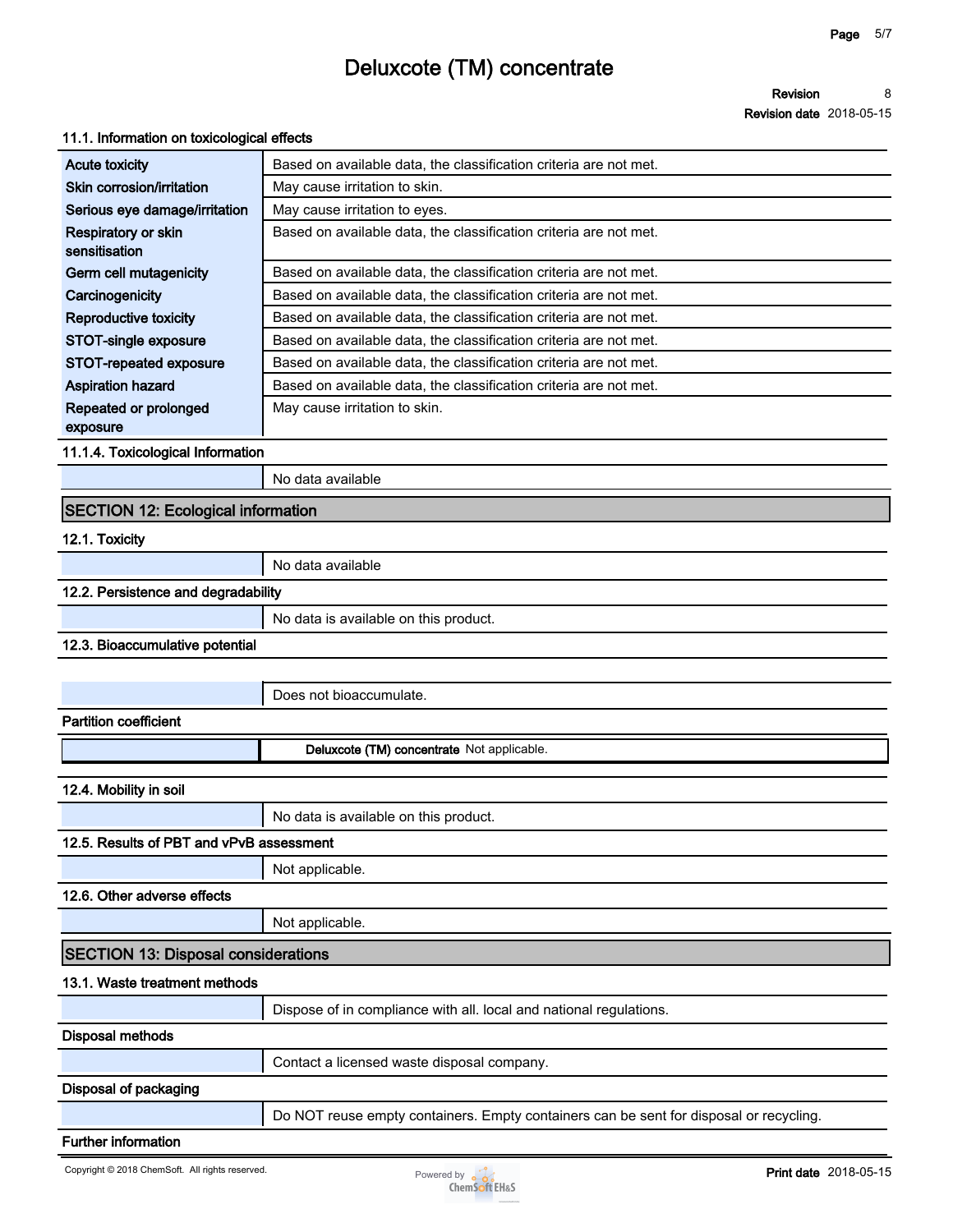**Revision date 2018-05-15**

| <b>Further information</b>                |                                                                                                                                                                                                                                                                                  |
|-------------------------------------------|----------------------------------------------------------------------------------------------------------------------------------------------------------------------------------------------------------------------------------------------------------------------------------|
|                                           | For disposal within the EC, the appropriate code according to the European Waste Catalogue<br>(EWC) should be used.                                                                                                                                                              |
| <b>SECTION 14: Transport information</b>  |                                                                                                                                                                                                                                                                                  |
| 14.1. UN number                           |                                                                                                                                                                                                                                                                                  |
|                                           | The product is not classified as dangerous for carriage.                                                                                                                                                                                                                         |
| 14.2. UN proper shipping name             |                                                                                                                                                                                                                                                                                  |
|                                           | The product is not classified as dangerous for carriage.                                                                                                                                                                                                                         |
| 14.3. Transport hazard class(es)          |                                                                                                                                                                                                                                                                                  |
|                                           | The product is not classified as dangerous for carriage.                                                                                                                                                                                                                         |
| 14.4. Packing group                       |                                                                                                                                                                                                                                                                                  |
|                                           | The product is not classified as dangerous for carriage.                                                                                                                                                                                                                         |
| 14.5. Environmental hazards               |                                                                                                                                                                                                                                                                                  |
|                                           | The product is not classified as dangerous for carriage.                                                                                                                                                                                                                         |
| 14.6. Special precautions for user        |                                                                                                                                                                                                                                                                                  |
|                                           | The product is not classified as dangerous for carriage.                                                                                                                                                                                                                         |
|                                           | 14.7. Transport in bulk according to Annex II of MARPOL 73/78 and the IBC Code                                                                                                                                                                                                   |
|                                           | The product is not classified as dangerous for carriage.                                                                                                                                                                                                                         |
| <b>Further information</b>                |                                                                                                                                                                                                                                                                                  |
|                                           | The product is not classified as dangerous for carriage.                                                                                                                                                                                                                         |
| <b>SECTION 15: Regulatory information</b> |                                                                                                                                                                                                                                                                                  |
|                                           | 15.1. Safety, health and environmental regulations/legislation specific for the substance or mixture                                                                                                                                                                             |
| <b>Regulations</b>                        | U.S. FEDERAL REGULATIONS: Deluxcote concentrate.                                                                                                                                                                                                                                 |
|                                           | CERCLA 103 Reportable Quantity: This product is not subject to CERCLA toxic chemical<br>reporting requirements. Many states have more stringent release reporting requirements. Report<br>spills required under federal, state and local regulations.                            |
|                                           | SARA TITLE III:<br>Hazard Category For Section 311/312: chronic health                                                                                                                                                                                                           |
|                                           | Section 313 Toxic Chemicals: This product contains the following chemicals subject to Annual<br>Release Reporting Requirements Under SARA Title III, Section 313 (40 CFR 372): trace<br>quantities of 628-63-7 Amyl acetates, 141-78-6 Ethyl acetate, 67-63-0 Iso-propyl alcohol |
|                                           | Section 302 Extremely Hazardous Substances (TPQ): None.                                                                                                                                                                                                                          |
|                                           | EPA Toxic Substances Control Act (TSCA) Status: All of the components of this product are listed<br>on the TSCA inventory.                                                                                                                                                       |
|                                           | <b>U.S. STATE REGULATIONS</b><br>California Proposition 65: This product contains the following substances known to the State of<br>California to cause cancer: None greater than traces                                                                                         |
|                                           | INTERNATIONAL REGULATIONS:                                                                                                                                                                                                                                                       |